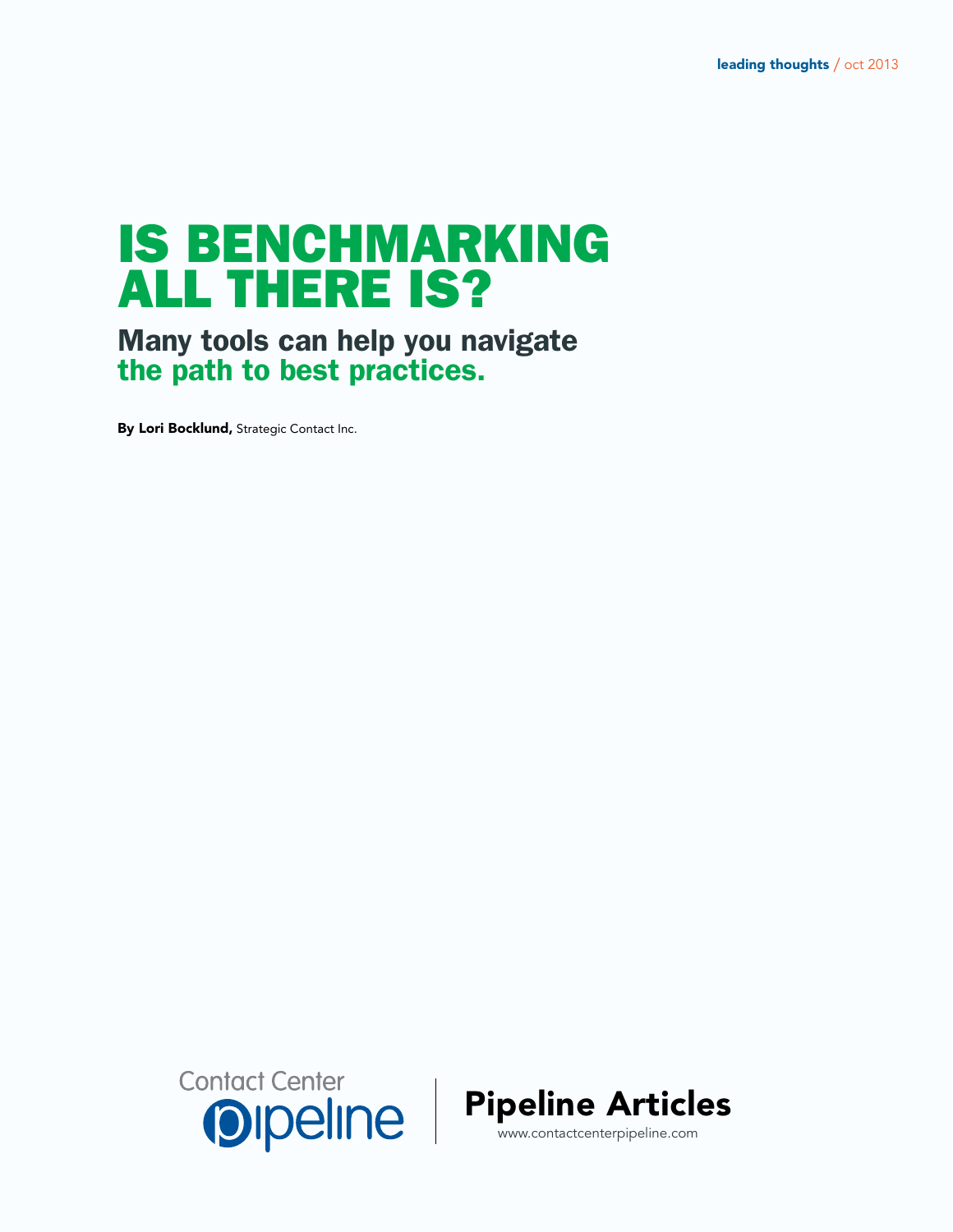

Lori Bocklund Strategic Contact **Example 19 Yerry center wants to know how they compare to others**—whether to show they are better than, in line with, or worse than some "norm." The motivation may range from proof of excellence, defense of the status quo very center wants to know how they compare to others—whether to show they are better than, in line with, or worse than some "norm." The motivation may range from proof of excellence, defense of the status quo, or justification to change metrics, fund increased center (good or bad), or business pressure tied to cost-cutting, growth, service improvement or other corporate initiatives can trigger the search for comparison. Or perhaps it springs from a simple desire to know what is typical and whether this center is in line?

Those seeking answers range from executives to frontline managers and supervisors. They can have a wide-ranging understanding (or lack thereof) of contact centers within or beyond the bounds of their building, campus or company. Many seek benchmarking to answer the question, "How are we doing?" Perhaps instead, we should be asking, "Am I operating as efficiently and effectively as I can, and using best practices as a guide to achieve my goals?" While benchmarking has its place, it should be viewed as just one instrument to measure performance and progress on the path to being a good—or great—contact center.

### Let's Start with Benchmarking

There are some great benchmarking resources in the contact center industry that we and our clients use. The benchmarking resources sidebar, *page 3*, outlines some examples and shows that they are wide-ranging in structure and approach. *But it is important to keep in mind what benchmarking really is: a comparison of data from those that participate*. And of course, the data is only as good as the participants and the time and effort they put into sharing information about their center.

Strategic Contact knows from experience contributing to and running benchmarking studies and other surveys that getting a statistically significant number of participants is increasingly difficult. Everyone is busy. People want results but don't want to put in the time, or don't have all the data they need to be a full participant. The really great centers (of which there are few, unfortunately) may not want to spend time comparing themselves because they know they are good (and often don't want to share their data).

Metrics are probably the area of most interest in benchmarking, and arguably the easiest to gather in a study. But just comparing numbers doesn't show what key performance indicators (KPIs) people use and how they use them. It doesn't provide input on best practices (more on that later), what works and what doesn't, the directions people are heading in, or the investments that pay off. Further, metrics can vary widely in how the benchmark participants define and measure them; contact center reporting tools do not consistently generate all this data. The sidebar on page 4 provides a healthy dose of cautions on KPIs.

While we're being cautious, you also need to consider other factors that can impact benchmarking such as:

- Industry differences or no true match to your business: Unless you nicely fit into a "typical" category that the study used and received enough participants for, you may have to force-fit or settle for rolled-up averages.
- Other operational variables: Size matters. Hours of operation, use of outsourcers to help with extended hours or peaks do, too. For example, low staffing and low volume can create great differences in efficiency metrics from a big pool with economies of scale. So not all [fill in the vertical market (banks, utilities, etc.)] are created equal.
- Different technology, and the capabilities or limitations of it: Talk about variables. What you do with technology can significantly impact metrics (especially things like average handle time). Does the center have screen pops? How about IVR self-service,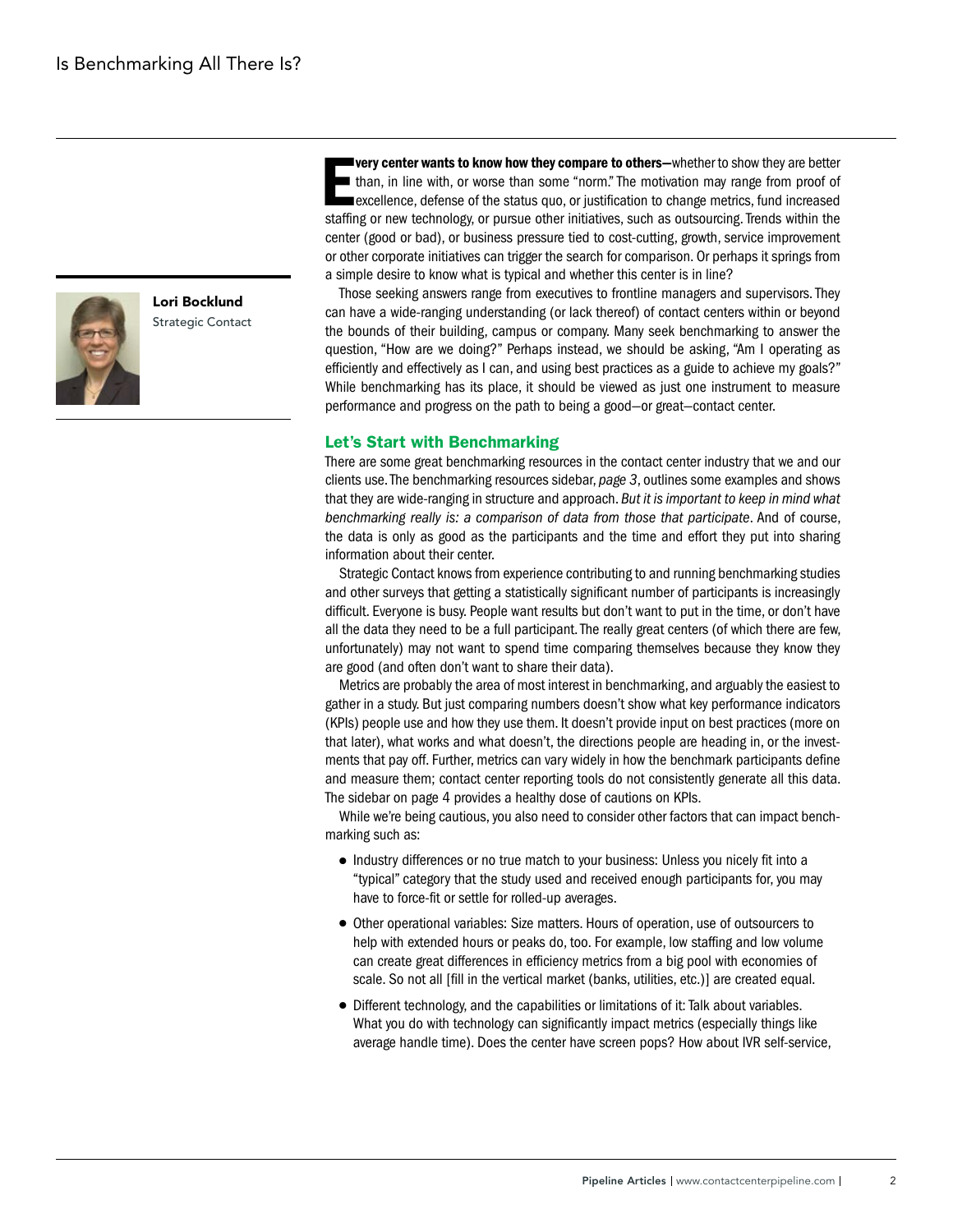# SOME BENCHMARKING RESOURCES

#### Here is a sampling of benchmarking resources available to contact centers:

- **Benchmark Portal** by Purdue University: Enter your data and compare KPIs reflecting efficiency and effectiveness (e.g., for inbound, 16 KPIs).
- Contact Babel: Conducts an annual study and shares results in "U.S. Contact Center Decision Makers Guide" (free through Contact Babel or the vendor sponsors). This independently produced report compares a variety of statistics against vertical markets and sizes. They also interpret data to share industry issues and how they are being addressed, as well as trends and technology information.
- Dimension Data: In their 16th year of producing the "Global Contact Centre Benchmarking Report," DD covers 350 performance metrics from hundreds of centers around the globe, in cooperation with a variety of associations. They share not just data, but findings based on that data. There is a free summary report or a full report for purchase.
- **. J.D. Power:** A brand that conveys quality, they offer a Call Center Benchmarking Toolkit that, like Benchmark Portal, can be used on a path to certification.
- **ForeSee:** This vendor can offer a more narrow focus on one of the key considerations for "How are we doing?"—Customer Satisfaction. They use Customer Experience Analytics to measure and compare.

peeling off all the easy contacts? Is the desktop messy, complex and slow, or are there few applications that are fast and highly integrated? And perhaps most importantly for metrics benchmarking, what level of reporting do they have on the various KPIs?

● Too small a sample: If there are only 10 like you, is that telling you much? Are few with extreme input (good or bad) skewing the data?

The bottom line is: When you use benchmarking, use it wisely.

# Throw in a Dose of Best Practices

Many centers also ask about "best practices"—a highly credible and valuable alternative, or supplement, to benchmarking. Some talk about becoming "world class" or "best-in-class" centers. And unlike benchmarking, a best practices approach considers what's possible with today's technology, with the right strategy and investments in people, processes, technology and facilities. It looks at, not what just any old center does, but what the best do.

Since metrics are of such keen interest, let's focus there first. Some metrics truly have ways to define best practices (which is not the same as an "industry standard") and should be considered not as a benchmark, but what should I seek to achieve given my business, size, etc. Here are a few examples:

- **Service level (SL).** When a good benchmarking study shows target vs. actual service level, which do you focus on? Setting the right SL is more about understanding your business strategy, your customers (and their tolerance for delay), cost structures and revenue opportunities than it is about doing what others do. Plenty has been written on how to set the right SL and what to consider, but choose it carefully and then work to achieve it, not just measure it.
- Span of control. One supervisor can typically support 10 to 15 reps to have a manageable workload for coaching and development. Smaller centers and/or extended shifts (e.g., evenings, weekend) may need lower ratios. Under a budget crunch, some can function well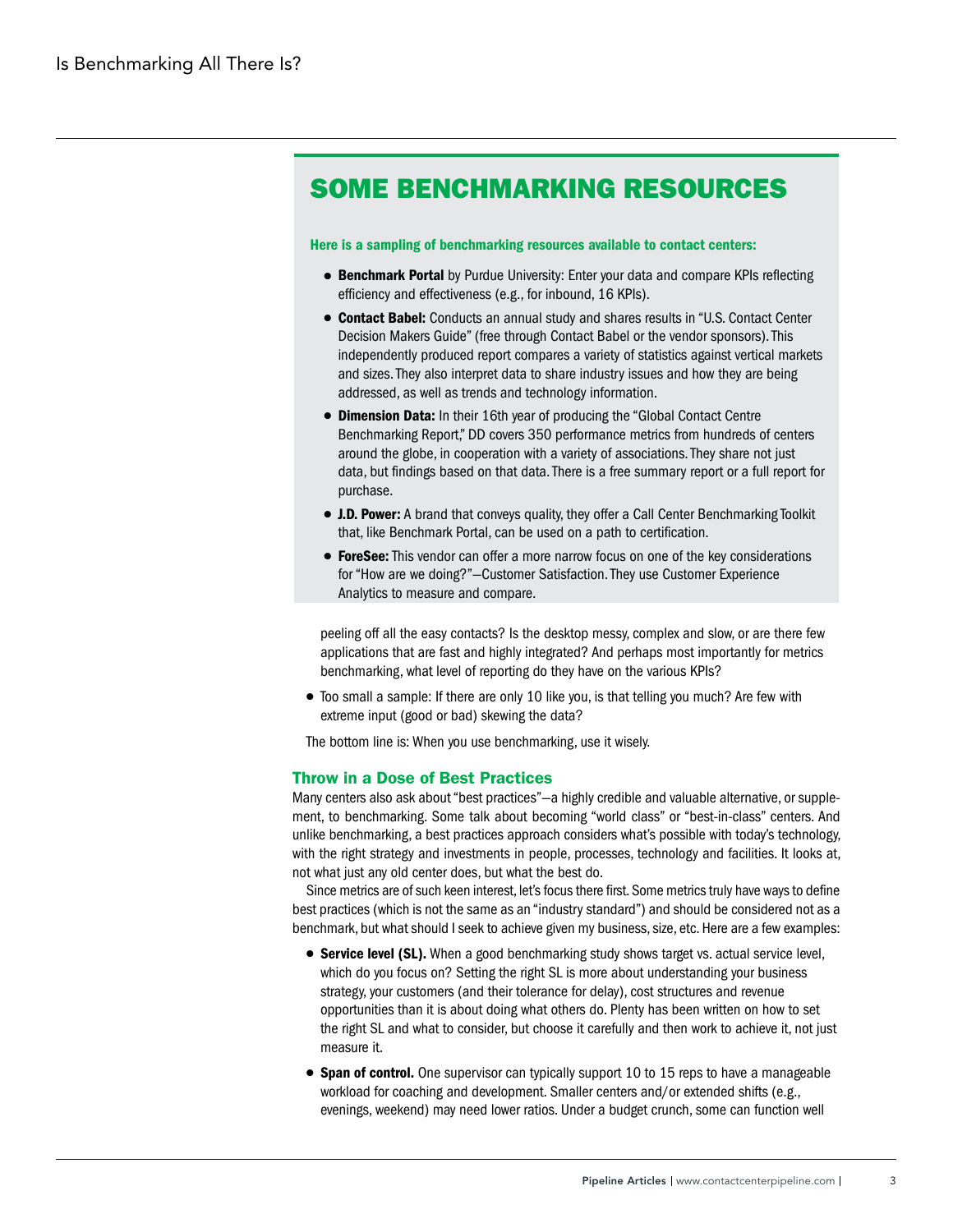# KPI CAUTIONS

Here are some popular metrics to benchmark and key considerations as you use them, because you don't fully know what is behind the participants' data.

- Service level: Anyone who has read Brad Cleveland's book, *Call Center Management on Fast Forward*, knows that there is more than one way to calculate service level (in fact, there are four!). Each looks at abandons differently. Throw callback queuing into the mix and service levels can take on a whole new meaning.
- First contact resolution (FCR): Hot metric, hard to measure and you can pick one of many ways to do it (CSat, QM, agent question, don't call back within X days, etc.). The big question is who gets to decide when the need is "resolved"—the company or the customer?
- **Quality:** Centers have different quality strategies (e.g., development, incentives/pay), different scorecards and criteria, different processes for scoring, and even different totals. And what makes it worse is the gap between internal quality and external customer perspective can be wide.
- Cost per call/contact (CPC): This one can come from simply dividing the contact center's budget by the number of contacts, or from finance people running a sophisticated model. There is great variation in loading labor rates (e.g., employees vs. temps, benefits or not, what types of benefits, etc.) and what other costs count in that loading, such as technology, network, management and support overhead, facilities and utilities, etc. Those other elements can easily be 25% to 33% of the cost based on our models. Not to mention it may be OK to have a higher CPC if you are driving revenue!
- IVR containment rates: While this metric should reflect success in completing an inquiry or transaction, often it's simply the difference of calls in vs. calls that transfer out. A caller who hangs up while in the IVR did not necessarily succeed.
- Abandon rate: When does it count (before or after hitting an IVR, prompts, or messages)? Do you count "good abandons" (e.g., message provides the info needed so caller hangs up)? Is the abandon rate limited because of network capacity (gives a busy) or routing structures (gives messages or offer call backs)? Do they include all abandons (see Service Level above)?

with up to 20 reps. Regardless, seek consistency, not an average with wide-ranging extremes.

● **Occupancy.** If you forecast and schedule properly, occupancy is a factor of your size, service level, workload and how you staff to match it. It's not something you should compare to others, but rather manage to the proper level for your environment. Small groups have lower occupancy than big ones at the same service level, but those big ones shouldn't run too high.

The industry has ample resources—from articles to books—to help you define the best practice target for your center for metrics such as these. In fact, *Contact Center Pipeline* can be your primary "go to" resource with its wealth of input from experts on these topics.

Beyond metrics, consider a comprehensive view of how you compare to what's possible, what is "best."

Get an assessment of how you are doing in all areas: strategy, operations and processes, organization (frontline and support functions), technology, metrics,and facilities. If you consider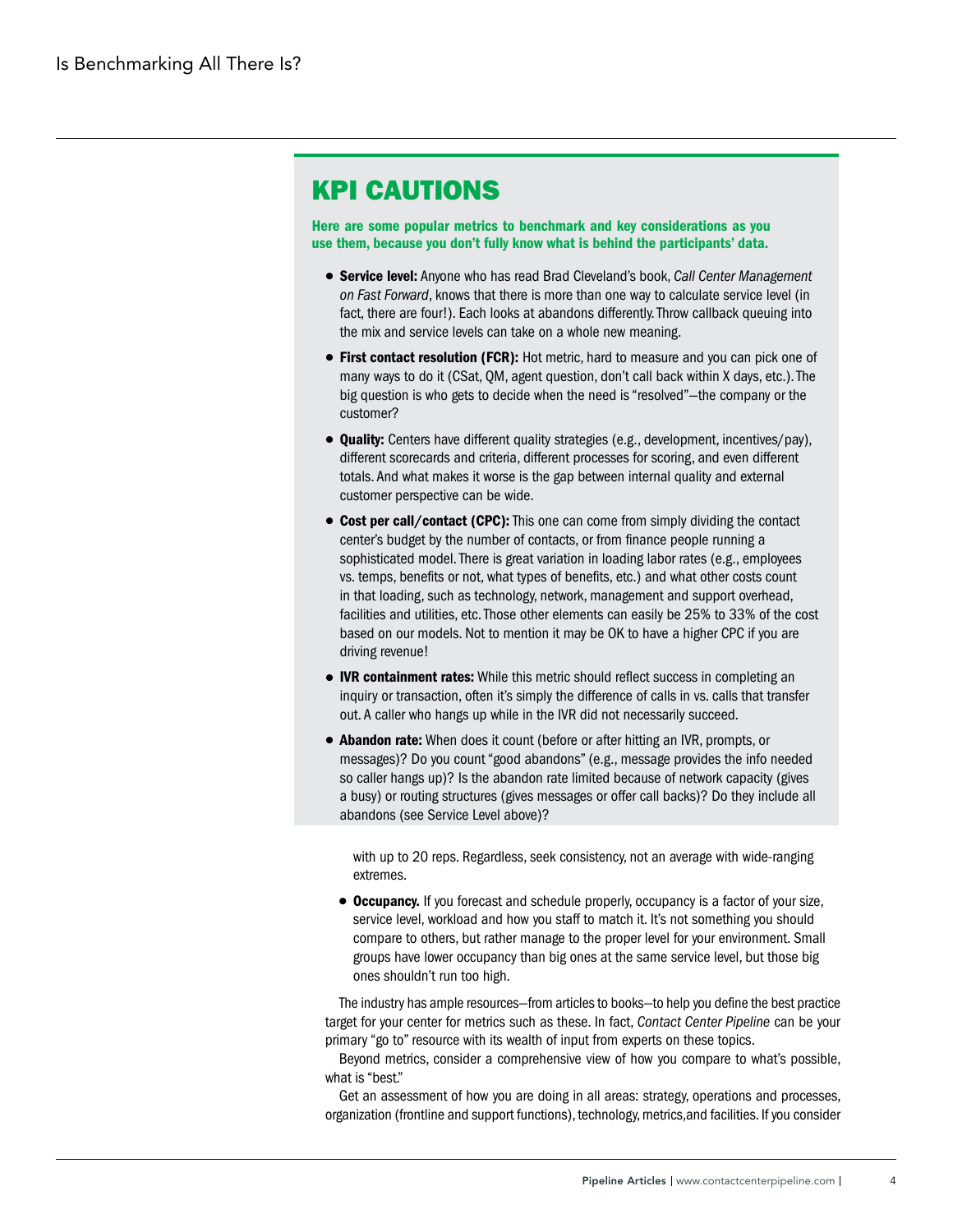# *Example of E3 Spectrums™ to Assess against Best Practices,* **Figure 1,** *below*

| <b>CATEGORY</b>                   | <b>Basic</b>            | <b>Foundation</b>        | <b>Advanced</b>         | <b>Best-in-Class</b> |
|-----------------------------------|-------------------------|--------------------------|-------------------------|----------------------|
| <b>Strategy</b>                   |                         | $\blacktriangledown$     |                         |                      |
| Organization                      |                         |                          | $\overline{\mathsf{v}}$ |                      |
| <b>Operations &amp; Processes</b> |                         |                          | $\overline{\mathsf{v}}$ |                      |
| <b>CC Support</b>                 |                         | $\overline{\mathcal{V}}$ |                         |                      |
| <b>WFM</b>                        |                         | $\overline{\mathsf{v}}$  |                         |                      |
| QM                                |                         |                          | $\overline{\mathsf{v}}$ |                      |
| <b>Training</b>                   |                         | $\checkmark$             |                         |                      |
| <b>Metrics</b>                    |                         | $\blacktriangledown$     |                         |                      |
| <b>Facilities</b>                 | $\overline{\mathbf{v}}$ |                          |                         |                      |
| Architecture                      |                         |                          | $\blacktriangledown$    |                      |
| <b>Routing</b>                    |                         |                          | $\blacktriangledown$    |                      |
| <b>Reporting &amp; Analytics</b>  |                         | $\blacktriangledown$     |                         |                      |
| <b>Other Tools</b>                |                         | $\blacktriangledown$     |                         |                      |
| <b>Self Service</b>               | $\blacktriangledown$    |                          |                         |                      |
| <b>Agent Desktop</b>              |                         | $\overline{\mathcal{V}}$ |                         |                      |
| <b>Technology Support</b>         | $\blacktriangledown$    |                          |                         |                      |

best practices, you are setting a bar that recognizes few centers are fully mature in all areas, and may have made greater progress in some areas than others. Figure 1 shows the categories and ratings we use in our Efficiency and Effectiveness Evolution  $(E^3)$  Spectrums<sup>™</sup>, and Figure 2 shows an example of how we define and score within one of those categories. We assess the current state against a set of criteria that define one of four levels of progress toward best practices, along with a structure for thinking about what to work towards. Such a tool can help prioritize initiatives and allocate resources to the top tasks that will help your center move forward. One outcome can be to define the impact of potential changes on metrics, as well as your financial goals (e.g., cost and/or revenue) and customer experience.

# Complete the Picture with Other Options

Additional tools can build on benchmarking and best practices to help complete the picture of how your center stacks up and ideally move toward action, not just comparison. In pursuing these options, it is important to define the goals of the effort to hone in on the option(s) that are the best fit.

You can benchmark against your own performance and progress. Start by establishing a good baseline with an appropriate set of metrics and other factors. Then, set (realistic) goals and measure progress against the baseline and the goals to define continuous improvement initiatives.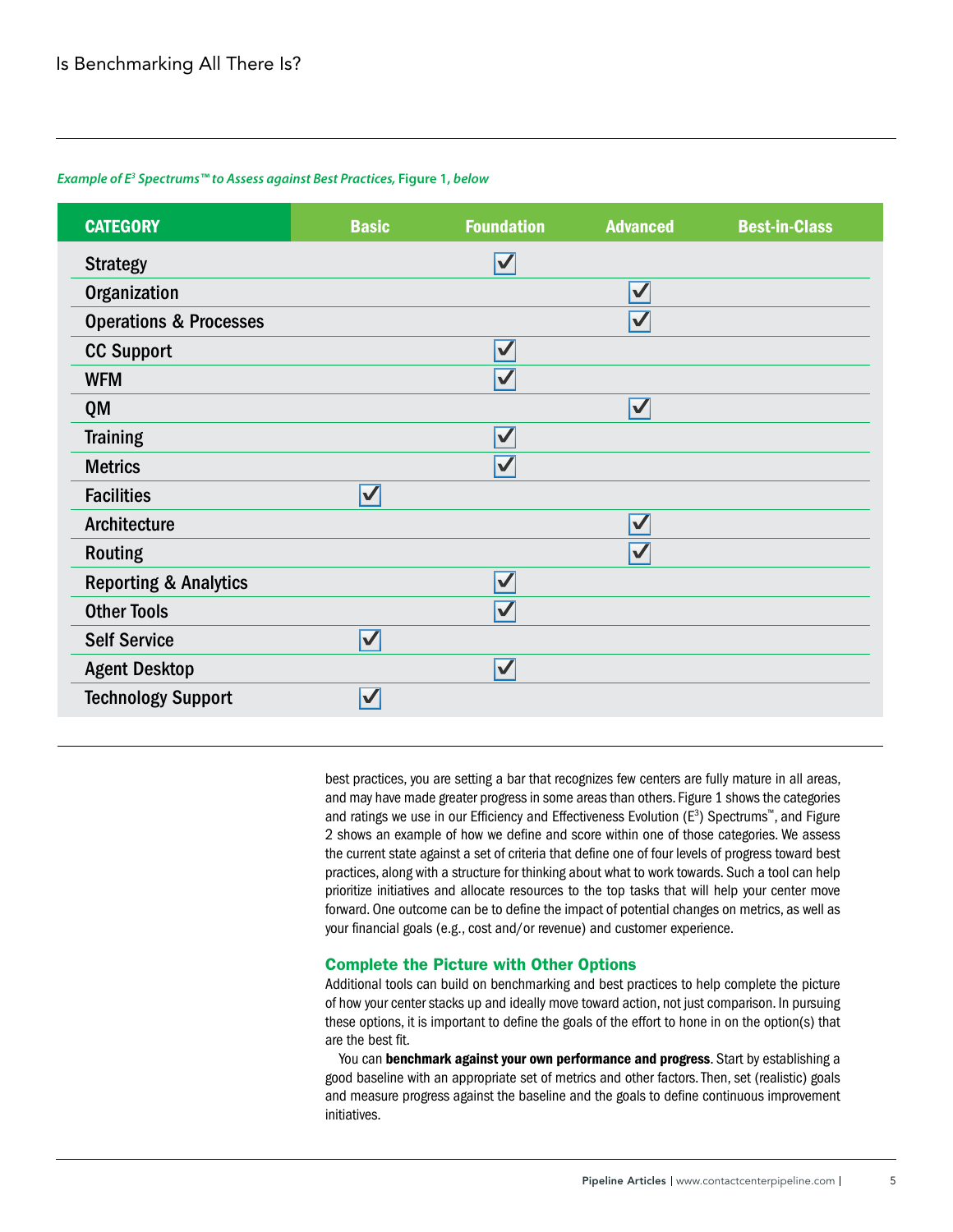#### *Rating Against an Evolution to Best Practices: Architecture,* **Figure 2,** *below*



Some centers will take the step to pursue certification. There are a variety of resources, some of which leverage external benchmarking as well. For example, Benchmark Portal adds the value of an outside perspective to validate your data, gathers customer and employee satisfaction, and provides an assessment along with a benchmark comparison and certification. J.D. Power audits companies against many metrics and best practices for operations and support. They too use customer satisfaction and make comparisons to others they measure. COPC is perhaps best known in the outsourcing world, but can assess an in-house center, as well. They audit using standards for topics such as leadership, people, processes and performance. The structured scoring model provides a rating that can lead to certification.

Customer satisfaction surveys are another valuable tool. These can vary widely in scope from contact center specific to a view of the company and its products, prices and other services such as fulfillment. Contact center specific assessments are often referred to as "voice of the customer" (external view) and go hand-in-hand with quality assurance scores (internal view). These ideally follow on the heels of an interaction and tie into specific contacts to best reflect how the center is doing. There are independent studies, such as those performed by the American Customer Satisfaction Index (ACSI) that can add to the corporate view of customer satisfaction. They show trends over years and can provide important insight into changes occurring for your particular industry.

Net Promoter Score is another hot trend, but has reached that stage where the shine is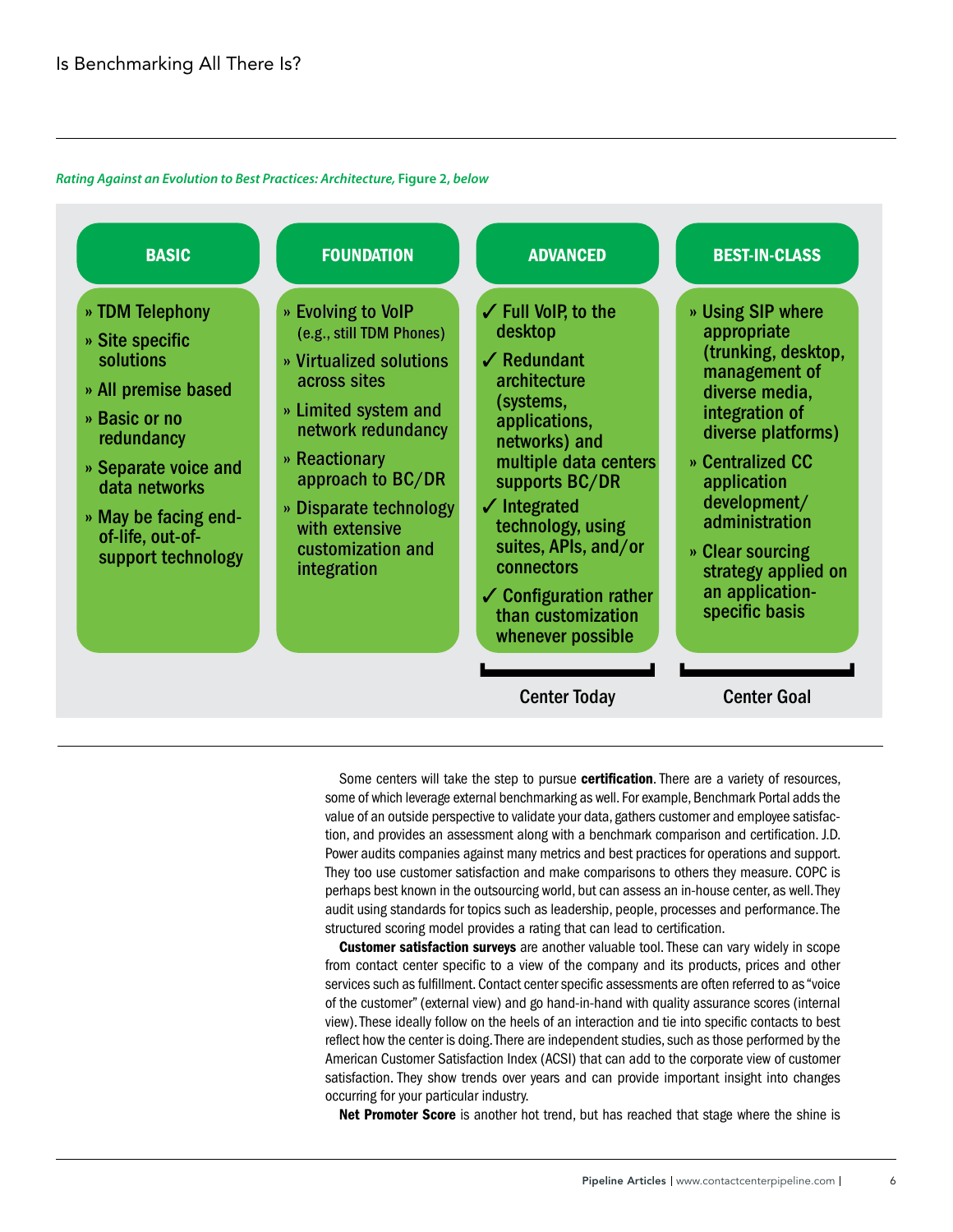worn off a bit. Many are talking about its imperfections or other considerations with its use. But it has great potential value when looked at along with other tools. Like corporate customer satisfaction surveys, it is sometimes difficult to discern the contact center's impact on the score, especially if the timing is monthly or quarterly rather than immediately after a contact.

In addition, other surveys and studies sponsored by vendors, independent research groups, publications, consultants or analysts provide sources for understanding trends or providing comparison points. They may address a targeted topic, such as the multichannel studies we have conducted with *Contact Center Pipeline* (see "Companies Dive Deeper Into Multichannel Customer Contact," March 2012). Participate and you generally get the results for free or at a discount. Many give away vendor-sponsored reports or a summary. In using any of these results, make sure you understand the context of the study (and be watchful of any biases) and consider the level of participation—overall, and for your size, vertical or other segment.

A third-party expert assessment of your center can provide ratings and feedback on the current state, and ideally define targeted recommendations and a plan. A good assessment focuses not just on, "How are we doing?" but also, "Now that we know, what are we going to do next?" Such projects require a greater investment of time, resources and money, but they will launch you on a path to change.

#### Move Forward

Not everyone has the time or funding to benchmark, certify or assess. But there are some good options to at least do some comparison for little or no cost. Participate in benchmarking studies: You know you want the data to compare, so be a participant and share your input. Use external measures of your customer view, and conduct self assessments with tools where possible—keeping in mind they are only valuable if you answer honestly.

If you have the funds, consider some more robust, independent, third-party reviews, whether certification or assessment. That will take you a step further in comparing yourself to others and what's possible. Regardless, as you seek to assess how your center is doing, make sure you aren't just defining where you are, but determining where you will go.  $\odot$ 

Lori Bocklund is Founder and President of Strategic Contact.

lori@strategiccontact.com

 $\sqrt{2}$  (503) 579-8560